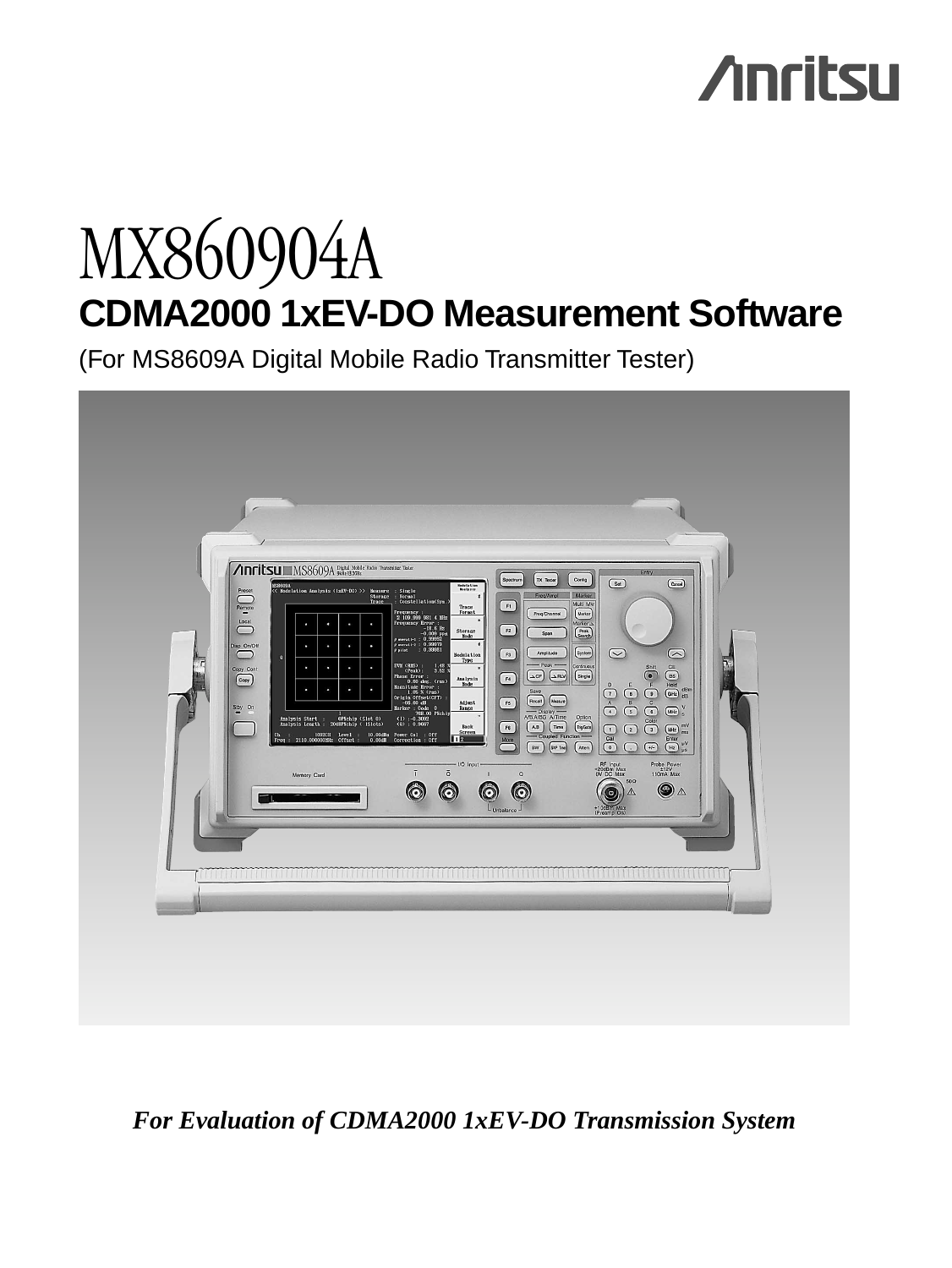# **Supporting CDMA2000 1xEV-DO**

MX860904A cdma Measurement Software is the application software used in the MS8609A Digital Mobile Radio Transmitter Tester.The installation of MX860904A enables evaluation of base station or mobile transmitters conforming to the 3GPP2 C.S0024 standards.

### **• Items measured by MX860904A**

Modulation analysis:

Carrier frequency, vector error, phase error, magnitude error

Code domain analysis:

Code domain power, code domain timing offset, code domain phase offset

Amplitude measurement: Transmission power measurement

Spurious close to the carrier measurement

Spurious measurement

Occupied bandwidth measurement

I/Q level measurement

CCDF measurement

### **Modulation Accuracy Measurement**

Frequency error, modulation accuracy and code domain analysis are performed and then results are displayed on the screen. The measurement accuracy is 1% (typical value) of residual vector error (rms).

| <b>IS8609A</b><br>≪ Modulation Analysis (1xEV-DO) >> | Measure                                              | : Single                   | <b>Modulation</b><br><b>Analysis</b> |
|------------------------------------------------------|------------------------------------------------------|----------------------------|--------------------------------------|
|                                                      | <b>Storage</b><br>Trace                              | : Normal<br>: Non(Overall) | #                                    |
| Frequency<br>Carrier Frequency                       | 2 109.999 979 5 MHz                                  |                            | <b>Trace</b><br>Format               |
| Carrier Frequency Error :                            |                                                      | $-0.010$ ppm<br>$-20.5$ Hz | ×                                    |
| Waveform Quality                                     |                                                      |                            | <b>Storage</b>                       |
| $\rho$ overall-1                                     | 0.99983                                              |                            | Mode:                                |
| $\rho$ overall-2                                     | 0.99978                                              |                            | #                                    |
| Ppilot                                               | 0.99980                                              |                            |                                      |
| Modulation(Overall)                                  |                                                      |                            | Modulation<br>Type                   |
| <b>RMS &amp; Peak EVM</b>                            | $1.12 \times (rms)$                                  | $3.10 \; %$                | $*$                                  |
| <b>Phase Error</b><br>Magnitude Error                | $0.45$ deg. $(rms)$<br>$0.79 \times (r_{25})$        |                            |                                      |
| Origin Offset(CFT)                                   | $-40.11$ dB                                          |                            | Analysis<br>Mode.                    |
| Tx Power                                             | $-0.46$ dBm<br>÷                                     |                            |                                      |
|                                                      |                                                      |                            | Adjust<br>Range                      |
| Analysis Start :                                     | OPNchip (Slot 0)                                     |                            |                                      |
| Analysis Length : 2048PNchip ( 1Slots)               |                                                      |                            |                                      |
|                                                      |                                                      |                            | Back<br>Screen                       |
| c <sub>h</sub><br>1092CH                             | $10.00$ d $Bn$<br>Leve 1<br><b>Contract Contract</b> | Power Cal<br>$:$ Off       |                                      |
| 2110.000000MHz<br>Freq                               | Offset<br>0.00dB                                     | Off<br>Correction          | 12                                   |

### **Parameter Setup**

A setup screen is provided for the entry of required parameters for modulation accuracy and code domain power measurements in CDMA2000 1xEV-DO analysis. Measurement can be performed after parameter setup.



## **Constellation Display**

Auto setup is available for modulation system and preamble length setup, simplifying operations by automated detection.

| <b>IS8609A</b>         | « Modulation Analysis (1xEV-DO) >>                        |        |                  | Measure                 | Single                                                                                  | <b>Hodulation</b><br>Analysis |
|------------------------|-----------------------------------------------------------|--------|------------------|-------------------------|-----------------------------------------------------------------------------------------|-------------------------------|
|                        |                                                           |        |                  | <b>Storage</b><br>Trace | Normal<br>Constellation(Sym.)<br>Frequency :                                            | #<br>Trace<br>Format          |
|                        |                                                           |        |                  |                         | 2 109.999 981 4 MHz<br>Frequency Error :<br>$-18.6$ Hz<br>$-0.009$ ppm                  | ×<br><b>Storage</b><br>Mode   |
| $\boldsymbol{\Omega}$  |                                                           |        |                  |                         | $\rho$ overall-1: $0.99992$<br>$\rho$ overall-2: 0.99979<br>: 0.99981<br>$\rho$ pilot   | #<br>Modulation               |
|                        |                                                           |        |                  |                         | EVM (RMS) :<br>1.48 %<br>$3.52 \times$<br>$(Peak)$ :<br><b>Phase Error</b> :            | Type<br>$*$                   |
|                        |                                                           |        |                  |                         | $0.60$ deg. $(ras)$<br>Magnitude Error :<br>$1.05 \times$ (rms)<br>Origin Offset(CFT) : | Analysis<br>Mode              |
|                        |                                                           |        |                  |                         | $-66.60$ dB<br>Marker : Code 0                                                          | Adjust<br>Range               |
|                        | Analysis Start :<br>Analysis Length : 2048PNchip (1Slots) |        |                  | OPNchip(Slot 0)         | 768.00 PNchip<br>$(1)$ $-0.3092$<br>(0) : 0.9667                                        | $\rightarrow$<br>Back         |
| c <sub>h</sub><br>Freq | 2110.000000MHz                                            | 1092CH | Leve 1<br>Offset | $10.00$ dRm<br>0.00dB   | Power Cal<br>Off<br>Off<br>Correction                                                   | Screen<br>12                  |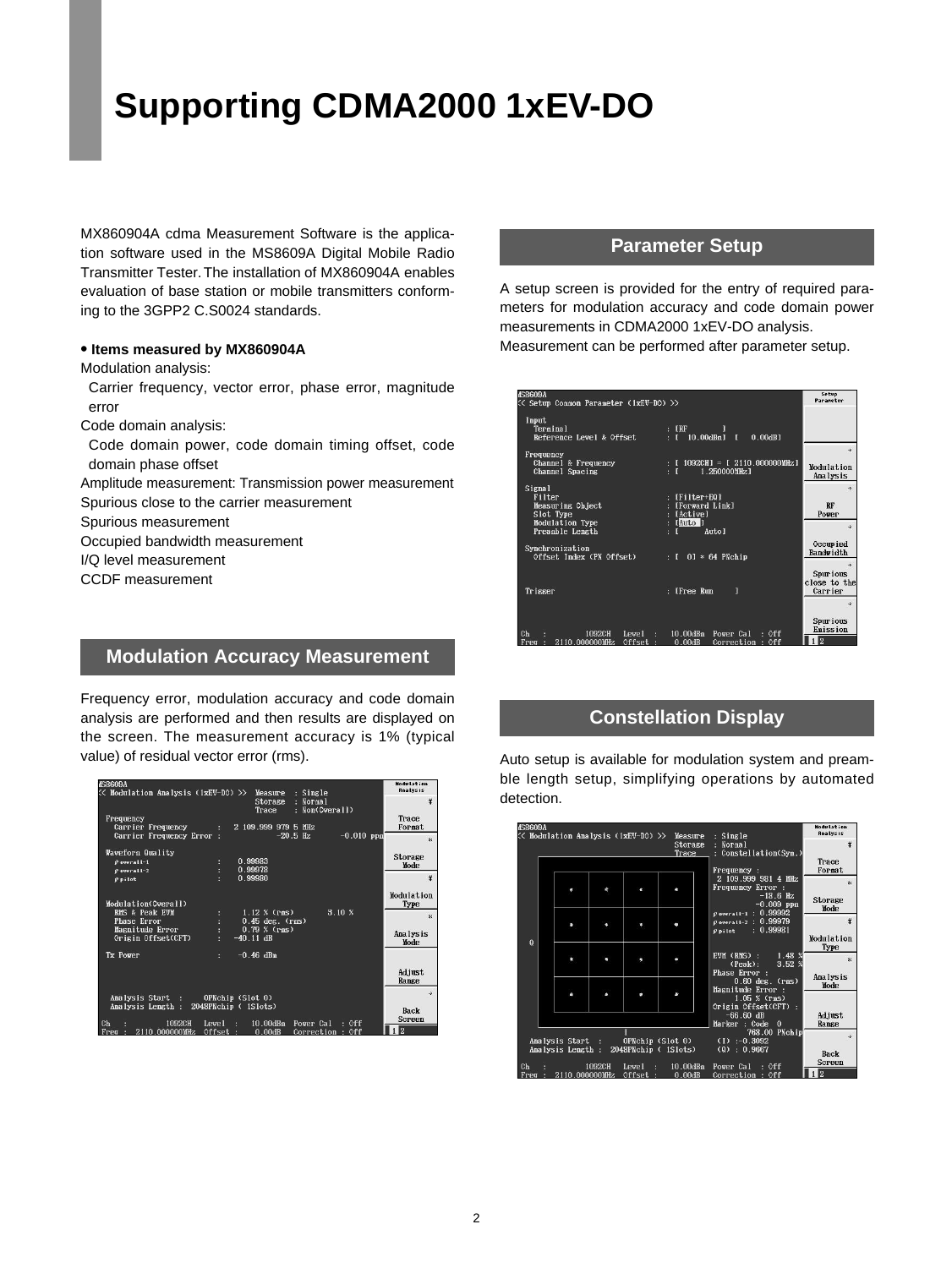### **BTS Code Domain Analysis**

Perform code domain analysis of forward link signals in approx. 2 seconds. Code domains of I/Q phase are displayed on the screen.



## **Transmission Power Measurement**

When transmission power is measured both the value and signal waveform are displayed on the screen. High accuracy power measurements are achieved using the built-in power meter function.



### **MS Code Domain Analysis**

Perform code domain analysis of reverse link signals in approx. 2 seconds. Code domains of I/Q phase are displayed on the screen.



### **Spurious Close to the Carrier Measurement**

Spurious close to the carrier is measured using the spectrum analyzer function.The PASS/FAIL result of a template judgement is displayed on the screen.

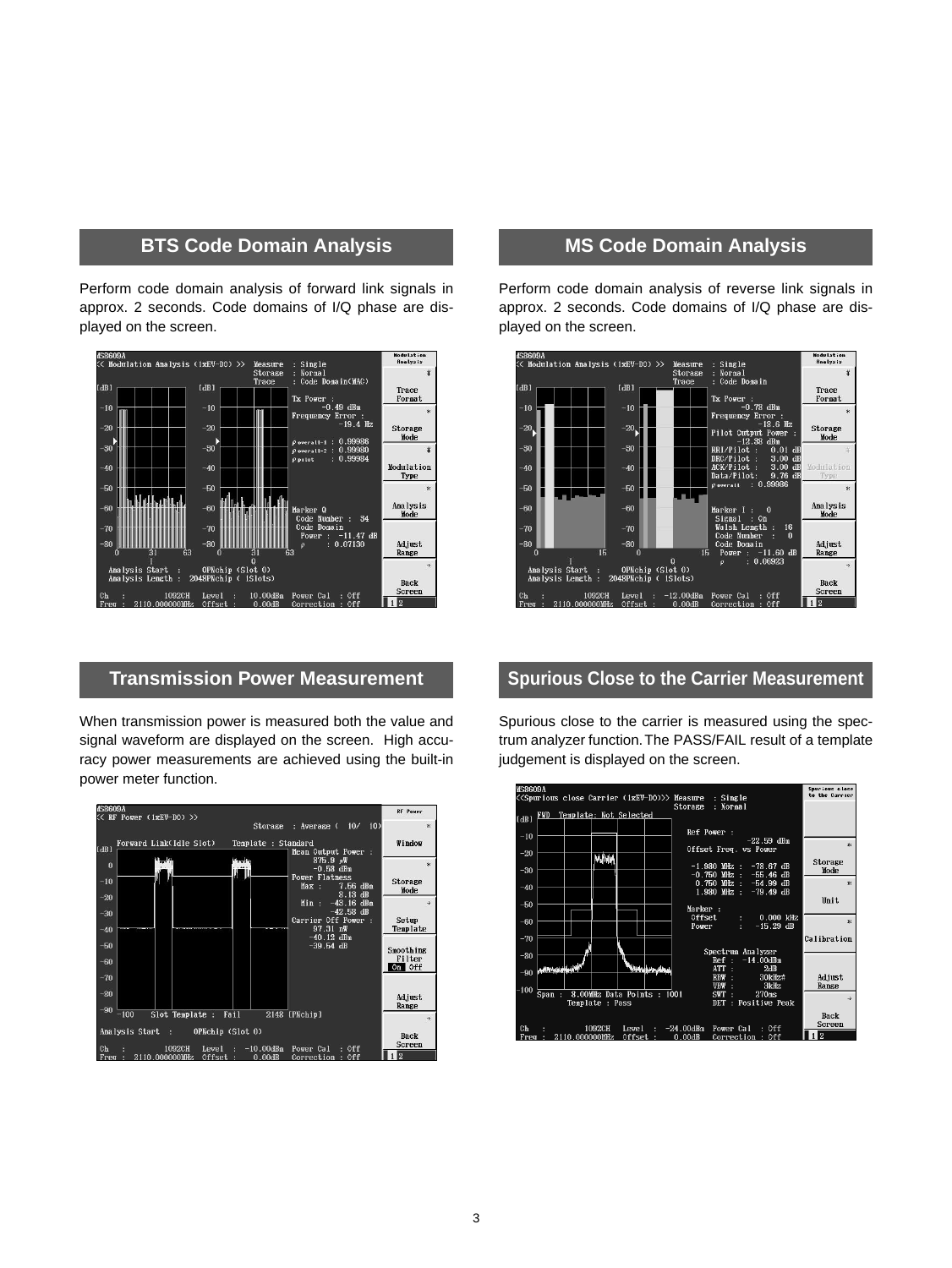# **Specifications**

Following specifications are guaranteed after optimized internal level (Range of internal receiver is automatically adjusted by pushing Adjust Range key).

| Modulation/frequency<br>measurement | Measurement frequency range: 50 MHz to 2.3 GHz<br>Measurement level range:<br>$-40$ to $+20$ dBm (average power within burst, pre-amp off)<br>$-60$ to $+10$ dBm (average power within burst, pre-amp on <sup>-1</sup> )<br>Carrier frequency accuracy: $\pm$ (reference oscillator accuracy +10 Hz)<br>*lnput level: $\geq$ -30 dBm (pre-amp off), $\geq$ -40 dBm (pre-amp on <sup>-1</sup> ), at 1 code channel<br>Modulation accuracy (residual vector error): <2.0% (rms)<br>*lnput level: $\geq$ -30 dBm (pre-amp off), $\geq$ -40 dBm (pre-amp on <sup>-1</sup> ), at 1 code channel<br>Origin offset accuracy: ±0.50 dB<br>*Input level: ≥–30 dBm (pre-amp off), ≥–40 dBm (pre-amp on ), at 1 code channel, relative to signal with<br>origin offset of -30 dBc<br><b>Waveform Display</b><br>Forward link:<br>Displays the following items for each or entire domain of DATA, MAC and Pilot:<br>Constellation, Eye Pattern, Vector Error vs. Chip Number, Phase Error vs. Chip Number, Amplitude Error<br>vs. Chip Number<br>Displays the symbol constellation of DATA domain<br>Reverse link:<br>Displays the following items for 1CH to multi CH input signals: Constellation, Eye pattern, Vector Error vs.<br>Chip Number, Phase Error vs. Chip Number, Amplitude Error vs. Chip Number |
|-------------------------------------|-----------------------------------------------------------------------------------------------------------------------------------------------------------------------------------------------------------------------------------------------------------------------------------------------------------------------------------------------------------------------------------------------------------------------------------------------------------------------------------------------------------------------------------------------------------------------------------------------------------------------------------------------------------------------------------------------------------------------------------------------------------------------------------------------------------------------------------------------------------------------------------------------------------------------------------------------------------------------------------------------------------------------------------------------------------------------------------------------------------------------------------------------------------------------------------------------------------------------------------------------------------------------------------------------------|
| Code domain analysis                | Measurement frequency range: 50 MHz to 2.3 GHz<br>Measurement level range:<br>$-40$ to $+20$ dBm (average power within burst, pre-amp off)<br>$-60$ to $+10$ dBm (average power within burst, pre-amp on <sup>-1</sup> )<br>Code domain power accuracy: $\pm 0.1$ dB (code power: $\geq -10$ dBc), $\pm 0.3$ dB (code power: $\geq -25$ dBc)<br>Input level: $\geq -10$ dBm (pre-amp off), $\geq -20$ dBm (pre-amp on <sup>-1</sup> )<br>Analysis signal: Forward link, Reverse link<br>Display function<br>Forward link: Displays the code domain power for each DATA and MAC domain<br>Code domain power for DATA domain, Spread factor: IQ separate display for fixed 16 codes<br>Code domain power for MAC domain, Spread factor: IQ separate display for fixed 64 codes<br>Reverse link: Displays the code domain power for IQ separately, Detects the following channels                                                                                                                                                                                                                                                                                                                                                                                                                      |
| Amplitude<br>measurement            | Frequency range: 50 MHz to 2.3 GHz<br>Measurement level range<br>$-40$ to $+20$ dBm (average power within burst, pre-amp off)<br>$-60$ to $+10$ dBm (average power within burst, pre-amp on <sup>-1</sup> )<br>Tx power measurement: (after level calibration using built-in power meter, automatic operation by pushing<br>key)<br>Measurement range:<br>$-20$ to $+20$ dBm (average power within burst, pre-amp off)<br>$-20$ to +10 dBm (average power within burst, pre-amp on <sup>-1</sup> )<br>Accuracy: $\pm 0.40$ dB<br>Power measurement linearity: $\pm 0.20$ dB (0 to $-40$ dB)<br>*Input level: ≥0 dBm (pre-amp off), ≥–20 dBm (pre-amp on $\cdot$ ), unchanged reference level setup after range<br>adjustment<br>Idle slot analysis: Rise/Fall characteristics and On/Off ratio analysis function are equipped.                                                                                                                                                                                                                                                                                                                                                                                                                                                                      |
| Occupied bandwidth<br>measurement   | Frequency range: 50 MHz to 2.3 GHz<br>Measurement level range:<br>$-40$ to $+20$ dBm (average power within burst, pre-amp off)<br>-60 to +10 dBm (average power within burst, pre-amp on*1)<br>Measurement method<br>Sweep method: Sweeps signal using spectrum analyzer and calculates result<br>FFT method: Analyzes signal with FFT and calculates result                                                                                                                                                                                                                                                                                                                                                                                                                                                                                                                                                                                                                                                                                                                                                                                                                                                                                                                                        |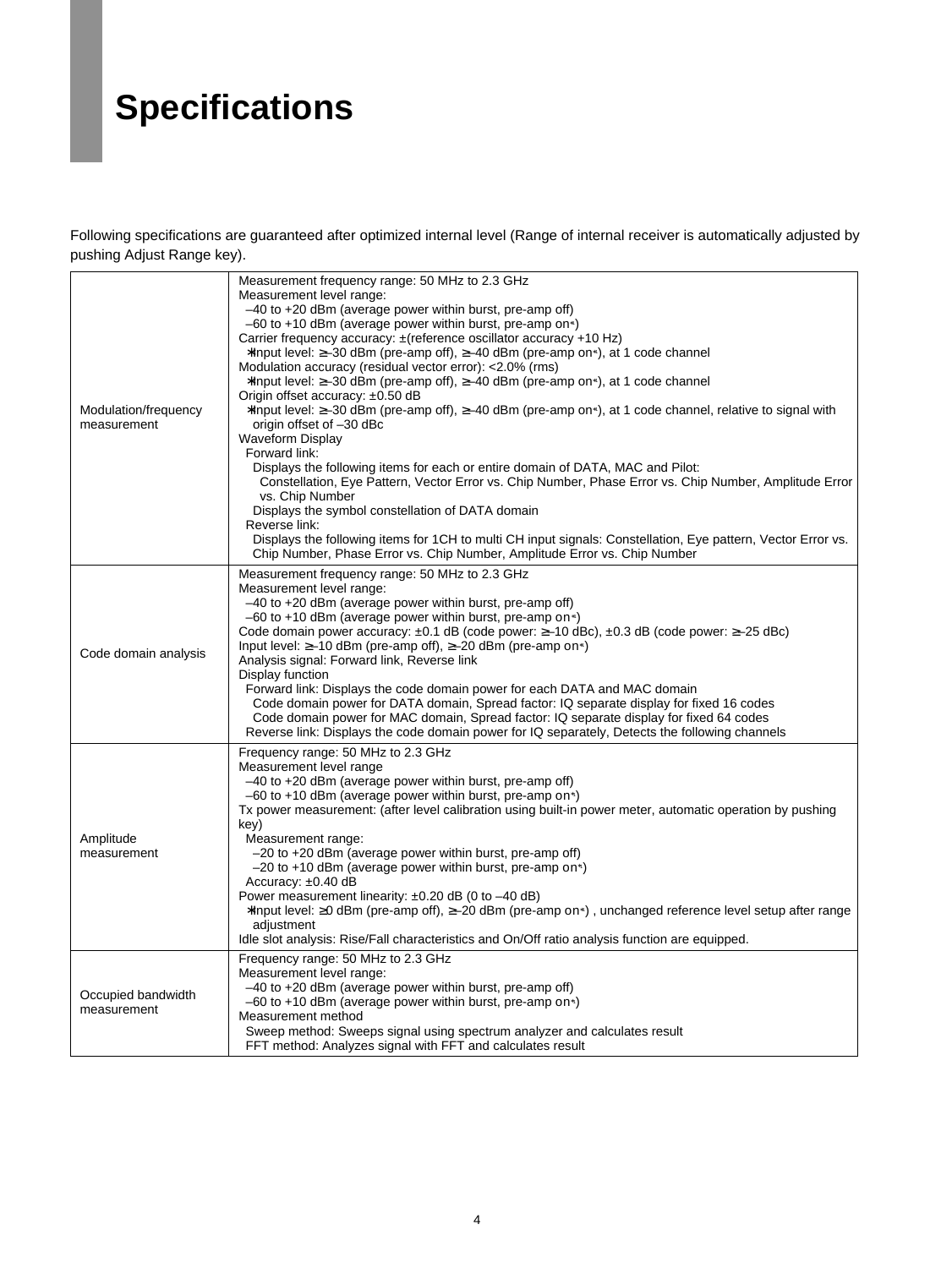| Spurious close to the<br>carrier measurement | Frequency range: 50 MHz to 2.3 GHz<br>Input level range: $-10$ to $+20$ dBm (average power within burst, pre-amp off)<br>Measurement method:<br>Calculates and displays the ratio of Tx power to the power measured by spectrum analyzer with sweep<br>method<br>Tx power measurement<br>Tx power method: Carrier power measured in 1.23 MHz bandwidth<br>SPA method: Carrier power measured in RBW: 3 MHz, VBW: 3 kHz, detection mode: sample, frequency<br>span: 0 Hz<br>Measurement range: ≥50 dBc (900 kHz offset), ≥60 dBc (1.98 MHz offset)<br>*Input level (average power within burst): ≥0 dBm (pre-amp off), RBW: 30 kHz, VBW: 3 kHz, detection<br>mode: positive                                                                                                                                                                                                                                                                                                                                                                                                                                                                                                                                                                                                                                                                                                                                                 |
|----------------------------------------------|----------------------------------------------------------------------------------------------------------------------------------------------------------------------------------------------------------------------------------------------------------------------------------------------------------------------------------------------------------------------------------------------------------------------------------------------------------------------------------------------------------------------------------------------------------------------------------------------------------------------------------------------------------------------------------------------------------------------------------------------------------------------------------------------------------------------------------------------------------------------------------------------------------------------------------------------------------------------------------------------------------------------------------------------------------------------------------------------------------------------------------------------------------------------------------------------------------------------------------------------------------------------------------------------------------------------------------------------------------------------------------------------------------------------------|
| Spurious measurement                         | Measurement frequency range:<br>10 MHz to 12.75 GHz (except within ±50 MHz of carrier frequency)<br>Input level range (Tx power): 0 to +20 dBm (average power within burst, pre-amp off)<br>Measurement method<br>Sweep method:<br>Sweeps specified frequency range using spectrum analyzer and calculates ratio of carrier power and peak<br>value detected during the sweep. Detection mode is average.<br>Spot method:<br>Measures average power of specified frequencies in time domain using spectrum<br>Analyzer and calculates ratio of carrier power and measured power of the frequencies<br>Detection mode is average.<br>Search method:<br>Sweeps specified frequency range using spectrum analyzer and detects frequency of peak spurious.<br>Measures average power of the detected frequencies in time domain using spectrum analyzer and calcu-<br>lates ratio of carrier power and the measured power for the frequencies. Detection mode is Average.<br>Tx power measurement<br>Tx power method: Carrier power measured in 1.23 MHz bandwidth<br>SPA method: Carrier power measured in RBW: 3 MHz, VBW: 3 kHz, detection mode: sample, frequency<br>span: 0 Hz<br>Measurement range (typical)<br>79 dB (RBW: 10 kHz, 10 to 30 MHz, Band 0)<br>79 dB (RBW: 100 kHz, 30 to 1000 MHz, Band 0)<br>*Carrier frequency: 800 to 1000 MHz/1.8 to 2.2 GHz, reference value of power ratio in Tx power <sup>2</sup> |
| <b>CCDF</b> measurement                      | Frequency range: 50MHz to 3GHz, 50MHz to 2.3GHz (when Option MS8609A-08 or MS8609A-30 is installed)<br>Measurement level range<br>-60 to +20dBm (average power), +30dBm (peak power): Pre-amp off<br>-80 to +10dBm (average power), +20dBm (peak power): Pre-amp on -<br>Measurement method<br>CCDF: Displays the cumulative distribution of the power difference between instantaneous power and aver-<br>age power<br>APD: Displays the distribution of the power difference between instantaneous power and average power<br>Filter selection function: 20MHz, 10MHz, 5MHz, 3MHz, 1.23MHz                                                                                                                                                                                                                                                                                                                                                                                                                                                                                                                                                                                                                                                                                                                                                                                                                               |
| Electric performance<br>(I/Q input)          | Input impedance: 1 M $\Omega$ (parallel capacitance: <100 pF), 50 $\Omega$<br>Balance input<br>Differential voltage: 0.1 to 1 Vp-p, In-phase voltage: ±2.5 V<br>Unbalance input: 0.1 to 1 Vp-p<br>DC/AC coupling: Changeable<br>Measurement items:<br>Modulation accuracy, code domain power, amplitude, occupied bandwidth (FFT method), I/Q level<br>Modulation accuracy measurement: (residual vector error):<br><2% (rms) *DC coupling, input level: ≥0.1V (rms)<br>I/Q level measurement: Measures input level of I and Q (rms, p-p)<br>I/Q phase defference measurement:<br>When the CW signal is inputted to I and Q input terminals, measures and displays the phase difference<br>between I-phase and Q-phase signals.                                                                                                                                                                                                                                                                                                                                                                                                                                                                                                                                                                                                                                                                                            |

∗1: Can be set when MS8609A-08 option is installed in the main frame.

∗2: When carrier frequency is in a 2030.354 to 2200 MHz range, spurious will be generated at the frequency below.

f (spurious) = f (input) – 2030.345 MHz